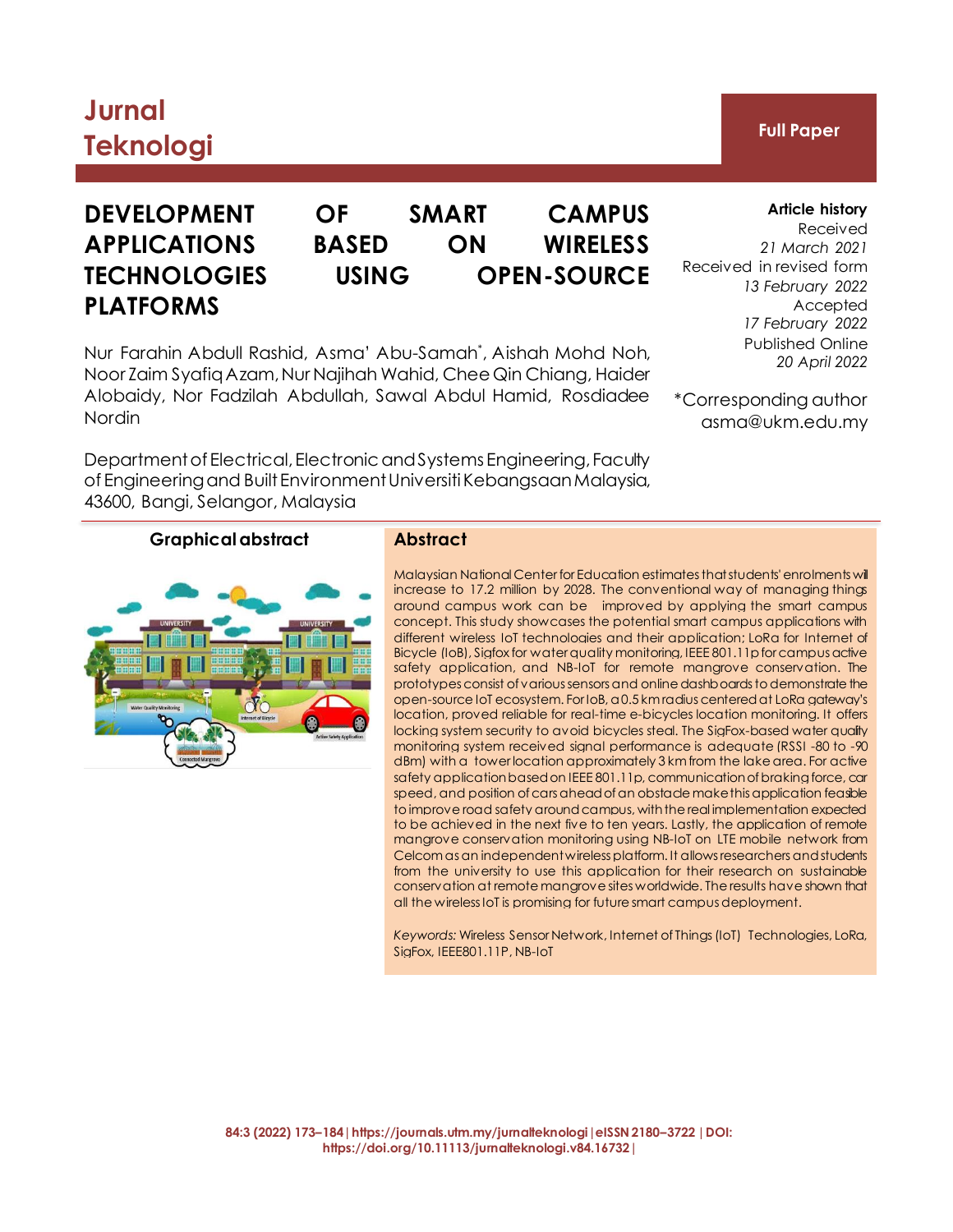#### **Abstrak**

Pusat Pendidikan Kebangsaan Malaysia menganggarkan bahawa enrolmen pelajar ke universiti akan meningkat kepada 17.2 juta menjelang 2028. Cara konvensional pengurusan di sekitar kampus boleh diperbaiki dengan mengaplikasikan konsep kampus pintar. Kajian ini mempamerkan potensi aplikasi kampus pintar dengan teknologi Internet Benda (IoT) yang berbeza serta aplikasinya; LoRa untuk Internet Basikal (IoB), Sigfox untuk pemantauan kualiti air, IEEE 801.11p untuk aplikasi keselamatan aktif kampus, dan NB-IoT untuk pemuliharaan bakau jarak jauh. Prototaip terdiri daripada pelbagai penderia dan antara muka dalam talian untuk menunjukkan ekosistem IoT sumber terbuka. Untuk IoB, radius 0.5 km berpusat di lokasi gerbang LoRa terbukti boleh dipercayai untuk pemantauan lokasi e-basikal masa nyata. Ia juga menawarkan keselamatan sistem penguncian untuk mengelakkan kecurian basikal. Sistem pemantauan kualiti air berasaskan SigFox menerima prestasi isyarat memuaskan (RSSI -80 hingga -90 dBm) dengan lokasi menara lebih kurang 3 km dari kawasan tasik. Untuk aplikasi keselamatan aktif berdasarkan IEEE 801.11p, komunikasi daya brek, kelajuan kereta, dan kedudukan kereta di hadapan halangan menjadikan aplikasi ini boleh dilaksanakan untuk meningkatkan keselamatan jalan raya di sekeliling kampus, dengan pelaksanaan sebenar dijangka dapat dicapai dalam tempoh lima hingga sepuluh tahun akan datang. Akhir sekali, aplikasi pemantauan pemuliharaan bakau jarak jauh menggunakan NB-IoT pada rangkaian mudah alih LTE daripada Celcom sebagai platform wayarles bebas. Ia membolehkan penyelidik dan pelajar dari universiti untuk menggunakan aplikasi ini untuk penyelidikan mereka mengenai pemuliharaan mampan di kawasan bakau terpencil tapak di seluruh dunia. Keputusan telah menunjukkan bahawa semua aplikasi IoT menjanjikan perlaksanaan kampus pintar masa depan.

*Kata kunci:* Rangkaian Sensor Tanpa Wayar, Teknologi Internet Perkara (IoT), LoRa, SigFox, IEEE801.11P, NB-IoT

### **1.0 INTRODUCTION**

Every year the enrolment of students in universities around the world increases. Based on National Center for Education Statistics, between 2000 - 2007 undergraduate student enrollment increased by 22% than the last academic session. Total undergraduate enrolment by 2028 is estimated to rise to 17.2 million students. With this increasing number of enrolments, can the conventional way of managing things around campus work? For example, imagine how long a student must queue to pay for their food? Should the university spend enormous money by adding more cashiers to speed up paying for food?

Alternatively, the student can pay using a cashless system, such as RFID technology embedded in the student identification card to pay for their food. Second, through the basic GSM technology, the card's cash balance is updated to any application wirelessly and regularly [1]. This not only quickens the payment process, but it is also practical in handling more users.

This wireless technology is not limited to paying a service or goods cashless, but it is more than that. It can be applied to most systems such as waste management, air, and water quality monitoring, or traffic/parking management. Many campus residents drive their cars to the campus, and it is tough for them

to find available parking. Most universities positioned rubbish bins around their campus, but many students did not responsibly throw the rubbish in the bins accordingly. Besides that, Malaysia's demand for clean water increases by 7 liters per capita every year [2]. Hence, this statistic shows that every university needs a clean water supply for campus residents to use for their daily usage such as on the toilet, drinking water, and for Muslims to take their wudhu'.

These campus issues can be solved by the wireless sensor network (WSN) technology that is enhanced with the Internet of Things (IoT) and complemented with the emergence of Long Range (LoRa), Sigfox, Narrowband-IoT (NB-IoT) low-power wide-area network (LPWAN) protocols, LTE, 5G, and 802.11p. IoT is a concept that allows the devices and services to work autonomously by sending data to a central cloud data management system, with minimum manual human control and operations. It promotes reachability to users anywhere and anytime using their smart devices [3].

The smart campus concept adopts the idea of a smart city and brings it to the campus operation [4], where the system can fulfill the user's needs by controlling the consumption of resources. This work aims to validate and showcase the proof of concepts towards different use of wireless IoT technologies as enablers to the smart campus applications. From the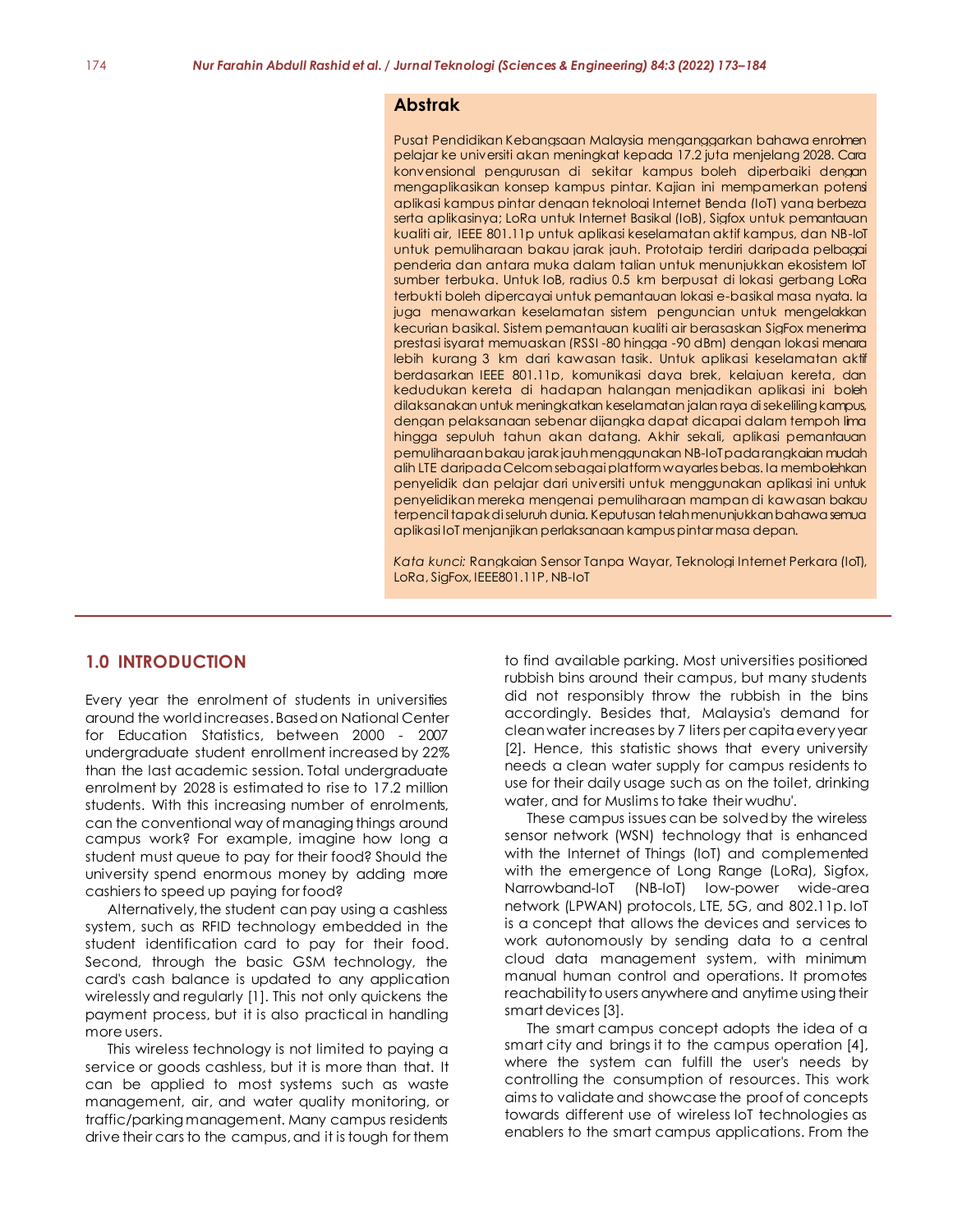previous study by [5], the exclusive solution to monitor the solid waste bin condition in real-time was made and it uses the wireless sensor network system using Zigbee and GPRS. The wireless IoT module is integrated with various sensors and hardware development, such as Arduino, Raspberry Pi 3, ESP8266 WEMOS, and software, such as The Things Speak (TTS), MATLAB, Ubidots, and custom-made IoT software. Moreover, an application of NB-IoT in monitoring water quality in the mangrove area is explainedas a proof of concept to demonstrate the IoT-based remote research activity from campus.

The interest and research development work on smart campuses were developed several years ago. Research by [6], was performed drive-test for three wireless standards of LTE Release 8, 3G and Television White Space (TVWS) at the suburban campus. The drive-test uses real LTE user equipment, equipped with ASCOM's TEMS software on a live 3G and 4G mobile networks for Malaysian mobile service providers Maxis and Celcom. Hence, both operators showed sufficient coverage within the campus area. On the other hand, results from the field experiment indicate that TVWS is available on the campus. The authors in [7] implemented a LoRaWAN-based IoT solution for monitoring PM2.5 air quality on their campus. The sensors were installed on lamp poles and rooftops of a building from the LoRa gateway, with the largest distance of 670 meters. As for the Internet of Bicycle (IoB), much prior research has been done to develop bicycle monitoring system, such as authors in [8] that used Android smartphone connected to the battery of e-bicycle. It was installed with SEMS (Smart E-bike Monitoring System) app as the medium to transfer data from e-bicycle to the server. This method shows a great effect on the bicycle battery life that the battery runs out even though the e-bicycle is stationary for a few days. Research by [9] also shows cyclists' mobile phones as a medium to transfer data to the database. This inconveniences the user that they need to always bring mobile phones during every trip since this system depends significantly on the mobile phone's GPS and mobile network. Research by [10] shows Bluetooth as a data transmission method from the bicycle to the charging station. Data are then uploaded to the server after the bicycle is returned to the charging station. This method was unable to perform monitoring of the bicycle from time to time.

To maintain the quality of raw water sources, especially for lake water, the water quality parameters need to be consistently monitored. The parameters involved are pH (acidity/alkaline) and turbidity (clarity, in NTU unit) [11]. Traditionally, the water quality measurement is done using a manual probe, or the water sample needs to be sent and analyzed in the lab. In [12], the authors focused on developing sensors connected to LoRaWAN to monitor water flow in a utility hole and water supply. Parameters include groundwater level, installation

trenches, wastewater temperature, water consumption, quality, and water pressure. The measuring devices were located in deep indoor placement, outdoor between 5 to 15 km from the LoRa antenna.

Besides that, many automotive companies are increasingly developing autonomous vehicles (CAV). In terms of communication, the CAV application establishes a connection between vehicle to vehicle (V2V). This connectivity is one of the concepts of VANET (*Vehicular Ad Hoc Network*) based on the WLAN (*Wireless Local Area Network*) technology standard. IEEE has developed a WAVE (*Wireless Access for Vehicular Environment*) architectural system to provide wireless access in a vehicular environment [13]. WAVE allows fast and reliable communications between vehicles. V2V communications are currently standardized in WAVE, such as IEEE 802.11p, to enable traffic-related security and traffic efficiency technologies developed by authors in [14]. This vehicle-to-vehicle communication (V2V) is based on a platooning system where vehicles move in traffic flow. The lead vehicle controls the speed and direction, while all following vehicles respond to the lead vehicle's movement [15]. A combination of autonomous vehicles and wireless technology is expected to facilitate vehicle safety systems and improve road safety. An advanced system of auxiliary functions has been developed to avoid such accidents and minimize collision effects should one occur. By that means, the car brake itself should have a good software system to assist a driver along the road [16]. This paper proposed an autonomous vehicle active safety application use case via the WiFi module and smartphone, focusing on an automatic emergency braking system to warn the driver of the potential frontal collision and mitigate traffic congestion.

Authors in [17] proposed WSN for mangrove protection and conservation in Taiwan. The study proposed a natural ecology sensing system (NESS), which consists of a natural resource integrated computing server (NRICS), mobile user (MU), and ecological information services system (EISS). The users can acquire collected data in the EISS through a wireless local area network (WLAN) and based on the mobile networks, such as 2.5 (GPRS) and 3G (CDMA/HSPA) through the 3G gateway. Their study found that NESS improved long-term observation by providing a real-time and network surveillance system. Another work published in [18] has developed IoT for freshwater quality monitoring using the NB-IoT network. Their study found that NB-IoT protocols have many suitable characteristics for freshwater monitoring, such as long-lasting battery life and reliable long-range communication. Digital News Asia [19] reported the Ericsson project to plant mangrove saplings around sensors to monitor the surrounding critical information such as soil, weather and water levels. The information is then compiled and sent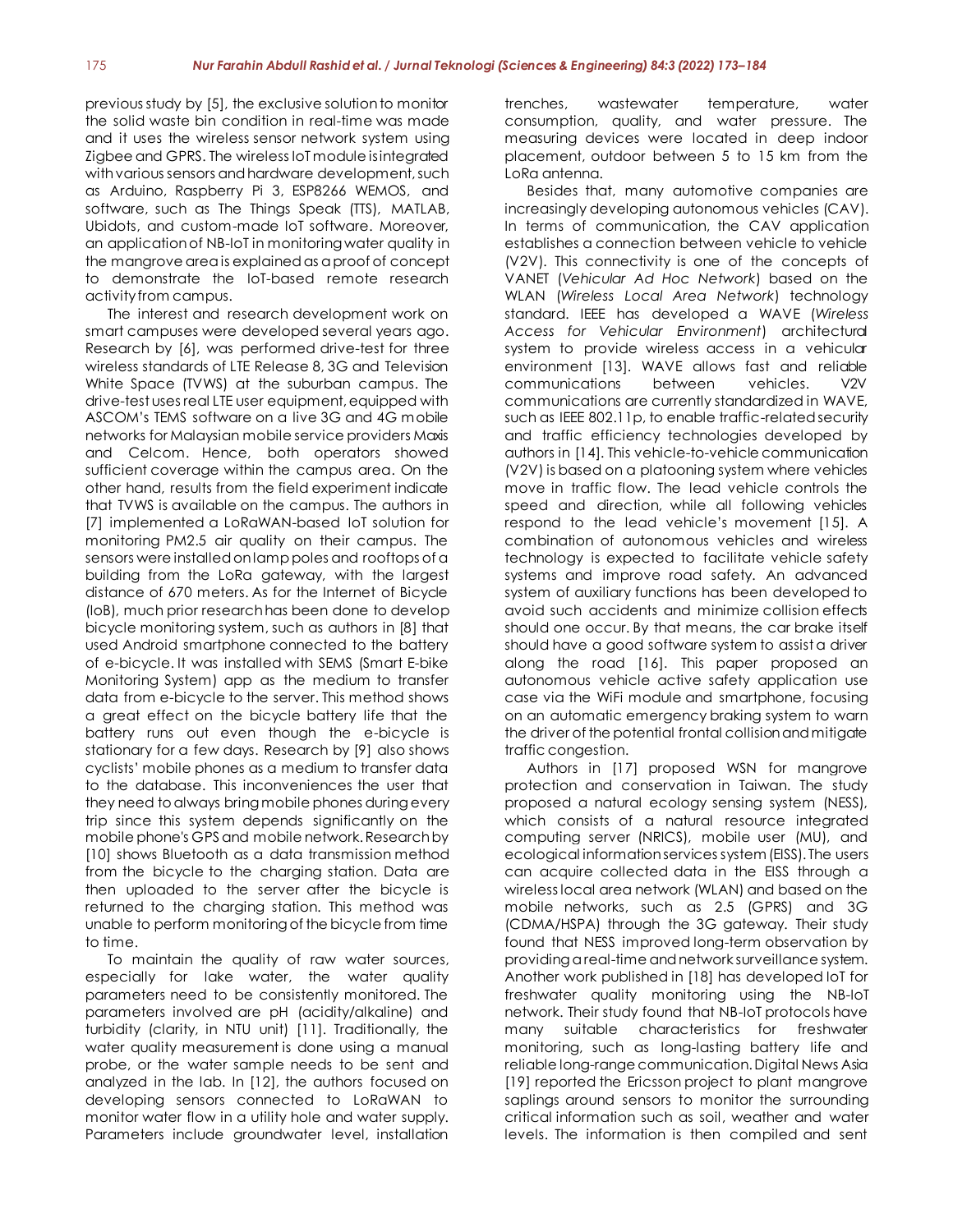directly to the cloud where any stakeholders such as farmers, analysts, NGOs and the authorities can access them. Access to the data leads to a better understanding of the status of the seedlings. This IoT project is the first of its kind in Malaysia and is designed to help the community through advanced technologies.

LoRa is an independent and spectrum license-free wireless system with low cost, low power consumption, low bit rate but for long-range communication. With LoRa, a user can build their network, own gateway, and own nodes. It is a cost-effective and practical solution for several Internet of Things applications. LoRa aim used in long-life battery-powered devices. Typically, LoRa works in 433-, 868- or 915-MHz ISM bands. Coverage LoRa depends on the area's surroundings, such as urban, suburban and rural areas. By field test in paper [20], LoRa can offer satisfactory network coverage up to 3 km in a suburban area with dense residential dwellings. LoRa immunity towards interference is very high due to the modulation scheme's design and chirp spread spectrum, resulting in a higher number of spreading factors, a bigger range, and high receiver sensitivity, subject to the bandwidth size [21].

Besides that, Sigfox is another wireless IoT technology in which the modulation type is an ultranarrow band with differential binary phase-shift keying at 100 bps [22]. It operates like a cellular network. The Sigfox network provider installs a base station on existing telecommunications towers and the data from the Sigfox node is transmitted to the base station. Therefore, a client who intends to use the Sigfox network needs to ensure their area has a sufficient Sigfox connection. Sigfox coverage also differs between areas, such as urban 3-10 km and 30-50 km in rural areas. Sigfox overcomes the interference issue or package loss by sending three uplink packages to improve link robustness [22].

Furthermore, IEEE 802.11, was IEEE Standard for Wireless Access in Vehicular Environment (WAVE). However, because of vehicular networks' operating environment, an amendment of the standard is made, known as IEEE 802.11p. The current WiFi module is based on the IEEE 802.11a standard. The clock rate was reduced by half to change it to 802.11p compliant with a 10-MHz bandwidth. This halving of frequency-domain parameters doubles the timedomain parameters, thus increasing the robustness to multipath fading effects [23].

Lastly, NB-IoT is a short name for Narrow Band-IoT. It is a wireless IoT technology that was specified in the 3GPP (3rd Generation Partnership Project) Release 13 in June 2016. NB-IoT can coexist with any mobile network, such as LTE/LTE-Advanced (Long-Term Evolution) and GSM (Global System for Mobile Communications) under licensed frequency bands of 700 MHz, 800 MHz, and 900 MHz. NB-IoT occupies a frequency bandwidth of 200 kHz, which corresponds to one resource block in GSM and LTE transmission. The

NB-IoT communication protocol is based on the LTE protocol. The data rate is limited to 200 kbps for the downlink and 20 kbps for the uplink. NB-IoT coverage is 10 km in a rural area and 1 km in an urban area [24].

**Table 1** Comparison between different wireless IoT technologies

| Parameter              | LoRa                                                                                                                         | Sigfox                                                                                                    | <b>IEEE</b><br>802.11p                             | <b>NB-IoT</b>                         |
|------------------------|------------------------------------------------------------------------------------------------------------------------------|-----------------------------------------------------------------------------------------------------------|----------------------------------------------------|---------------------------------------|
| Frequency<br>band      | EU: 863-<br>870MHz<br>$US: 902 -$<br>928 MHz<br>Australi<br>a: 915<br>928 MHz<br>China:<br>779-787<br>MHz.<br>470-510<br>MHz | Unlicens<br>ed ISM<br>bands<br>Europe:<br>868 MHz<br>North<br>Americ<br>a:<br>915 MHz<br>Asia:<br>433 MHz | Unlicensed<br>ISM bands<br>$(5.85 - 5.92)$<br>GHz) | Licensed<br>LTE<br>frequency<br>bands |
| Data rate              | 50 kbps                                                                                                                      | $100$ bps                                                                                                 | 3-27Mbps                                           | 20-200Kbps                            |
| Transmissio<br>n range | Rural:<br>$>10$ km<br>Urban:<br>$2 - 5$ km                                                                                   | Rural:<br>30-<br>50km<br>Urban:<br>3-10 km                                                                | 1 km                                               | Rural: 10km<br>Urban:<br>1 km         |
| Modulation<br>type     | Spreadi<br>ng<br>Factor                                                                                                      | <b>BPSK</b>                                                                                               | BPSK, QPSK,<br>16-QAM.<br>64-QAM                   | QPSK                                  |

Table 1 provides a technical comparison between four (4) wireless IoT technologies that the industries have widely adopted at the moment. These four wireless technologies are expected to drive the growth of IoT applications in the short future.



**Figure 1** Several smart campus applications that were considered and developed in this paper

Based on the smart campus applications in Figure 1, we have considered four (4) wireless communication platforms in this paper, namely LoRa,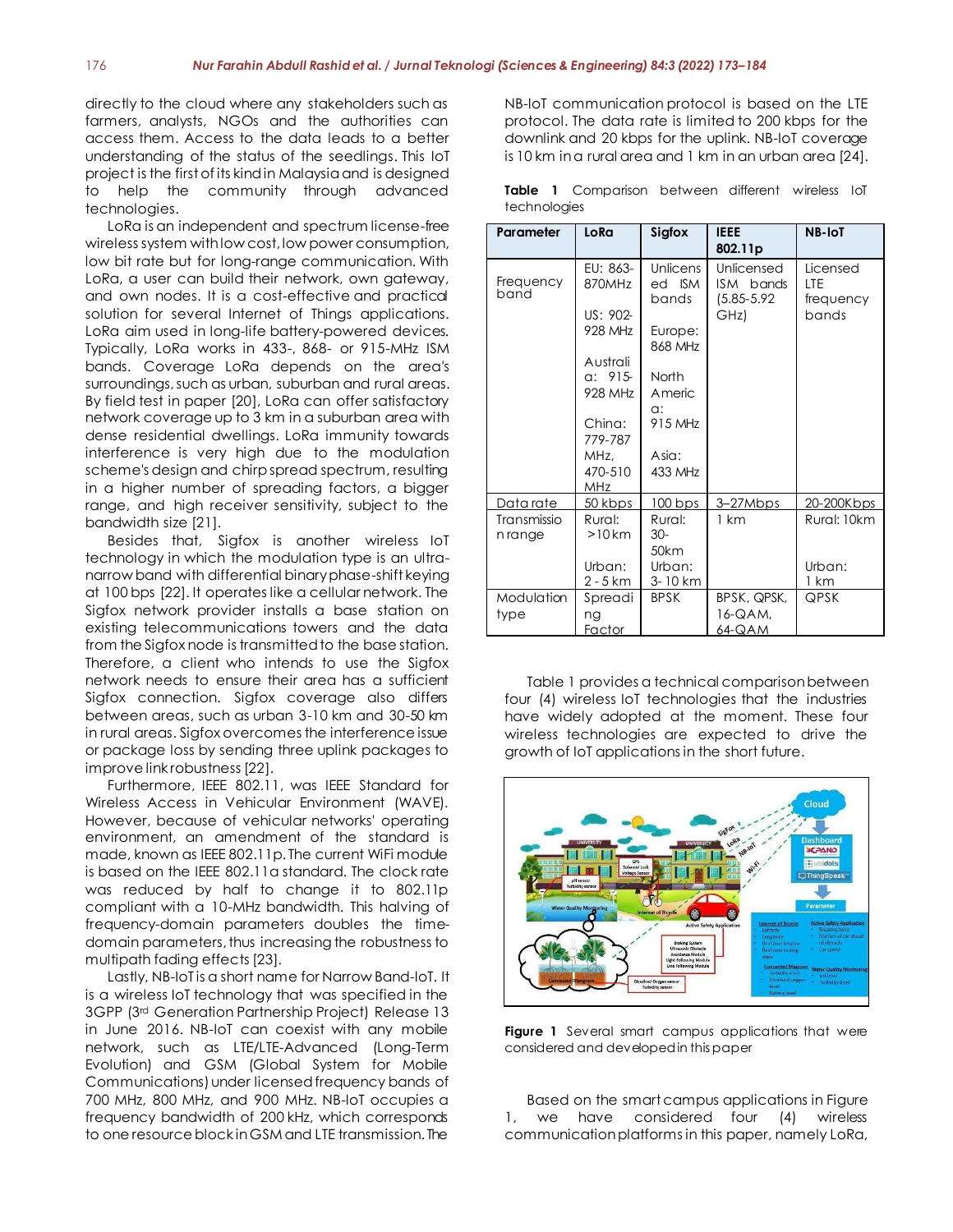Sigfox, WiFi 802.11p, and NB-IoT. In this study, LoRa is used for IoB application location-aware security function, SigFox for the lake water quality monitoring, WiFi for CAV active safety application and NB-IoT for water quality monitoring at a remote mangrove area based on the participation in a Hackathon competition. The Internet of Bicycle and autonomous cars are expected to be part of the campus's transportation modes within the next ten years. Connected mangrove and lake water quality monitoring can be used for conservation and sustainability surrounding the campus environment. In this paper, the sensors that have been integrated were monitored bya dashboard platform, connected to the cloud from the data transmitted through LoRa, Sigfox, WiFi, or NB-IoT. Table 2 summarizes the wireless IoT technologies, hardware, and software that have been used to develop these smart campus prototypes and applications.

**Table 2** Wireless IoT technologies with hardware and software platform for various smart campus applications

| <b>No</b>               | <b>Wireless</b><br>loT | <b>Smart Campus</b><br><b>Application</b> | <b>Open Resource Tools</b>   |                                                                               |
|-------------------------|------------------------|-------------------------------------------|------------------------------|-------------------------------------------------------------------------------|
| <b>Technolo</b><br>gies |                        |                                           | <b>Hardware</b>              | <b>Software</b>                                                               |
| 1                       | LoRa                   | Internet<br>$\circ$ f<br><b>Bicycle</b>   | Arduino<br>Uno               | The Things<br>Speak<br>and<br>Google<br>Map                                   |
| $\mathcal{P}$           | SigFox                 | Water Quality<br>Sensors                  | Arduino<br>Uno               | The Things<br>Network,<br>Ubidot,<br>and<br>SigFox<br>online<br>dashboar<br>d |
| 3                       | WiFi 802.11p           | PiCar<br>for<br>Active Safety             | Raspberry<br>Pi              | MATLAB<br>and<br>Dragit                                                       |
| 4                       | NB-IoT                 | Connected<br>Mangrove                     | Arduino &<br>Raspberry<br>Pi | Xpand<br>Dashboar<br>d<br>(custom-<br>mode)                                   |

The contributions of this paper can be summarized as follow:

- 1. Identified IoT applications that can benefit the campus population, especially the students.
- 2. Design and development of identified smart campus wireless technologies.
- 3. The IoT applications performance validation. Their feasibility was also investigated for future smart campus applications.

A review of several works in the literature related to smart campus applications and the state-of-the-art of the current wireless IoT technologies, such as LoRa, Sigfox, 802.11p, and NB-IoT, are presented and compared in Section 1, and also together with presents the smart campus applications framework for this paper with relevant hardware and software to develop and integrate the prototypes. Section 2 presents the methodology used to design and develop each application. Results and discussion to validate the prototype's functionality and performance for every application were presented in section 3. Finally, Section 4 highlights the feasibility of adopting the considered smart campus applications and concludes the paper.

## **2.0 METHODOLOGY**

#### **2.1 Internet of Bicycle (IoB)**

The Internet of Bicycle (IoB) offers a long-range and low power consumption monitoring system using LoRa, to increase the bicycle's security. Based on the previous research, there are two types of bicycle monitoring systems, using GPS and mobile networks [25] and previously operated a standalone wireless protocol [26], which consumed high power with shortdistance wireless data transmissions.

The connection of equipment and direction of data transmission on the LoRa Node and LoRa Gateway developed in this paper is shown in Figures 2(a) and 2(b), respectively. The Think Speak (TTS) is the open-source platform used by this project as a dashboard platform for monitoring all the IoB data. RFM LoRa shield communicates with the Arduino Uno via SPI protocol, while the B25 voltage sensor to safe voltage input to Arduino Uno, GY-NEO6MV2 GPS sensor for the locking system,  $5V_{DC}$  relay and ESP8266 WiFi module to send all data to The Thing Speak (TTS) All the components are integrated into an Arduino Uno via the serial communication port. To avoid simultaneous communications from equipment with the Arduino Uno, Arduino Uno's pin connected to every piece of equipment was set separately.  $5V_{DC}$ from Arduino Uno was used as a power source to power up these components:  $5 V_{DC}$  relay, GY-NEO6MV2 GPS sensor, B25 voltage sensor and ESP8266 WiFi module.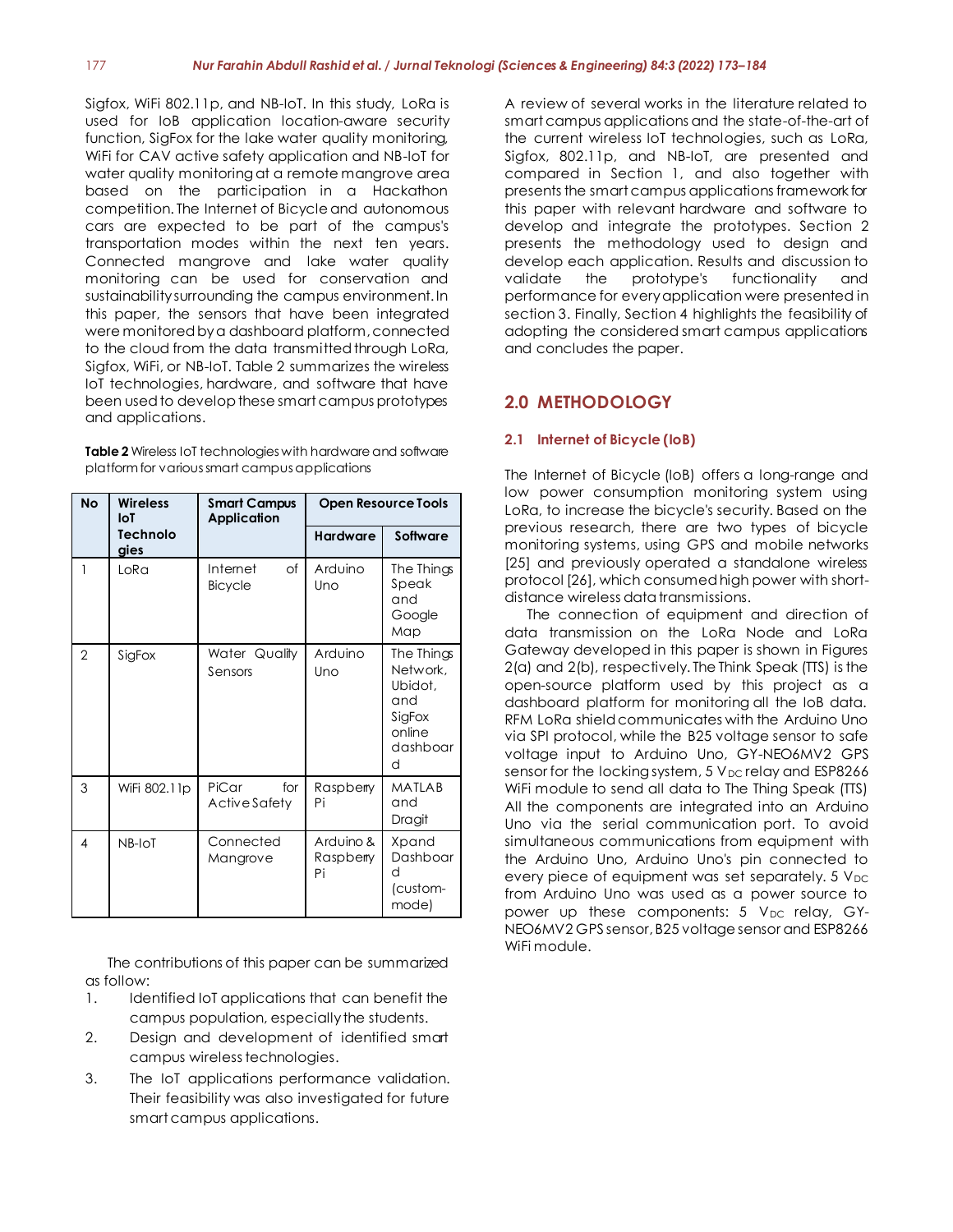#### 178 *Nur Farahin Abdull Rashid et al. / Jurnal Teknologi (Sciences & Engineering) 84:3 (2022) 173–184*



**Figure 2** (a) Component set up for the LoRa Node; (b) Component set up for the LoRa Gateway

The HTML web page was made from HTML and JavaScript using the Notepad++ application to show the LoRa Node location, the latitude and longitude data from The Thing Speak through Thing Speak API key. The dashboard platform was then developed to monitor the received string of data from the LoRa Node via LoRa transmission, divided into Latitude, Longitude, Voltage and Locking state using substring code and assigned to a few unknown variables before being sent to The Thing Speak cloud dashboard.

#### **2.2 Water Quality Monitoring**

Water quality monitoring application can help the campus maintenance office or biodiversity researchers to monitor water quality. This serves as a preventive measure before the situation worsens due to pollution or the presence of unwanted chemical substances. Previous researchers [27] and [28] have developed an automatic system that monitors water quality for sampling and analysis purposes. In this paper, the water quality monitoring system is not only for sampling and analysis, but it can also send feedback to the authority when the water parameter exceeds the threshold value to take corrective or preventive action.

This developed system is connected to the pH and turbidity sensors. As shown in Figure 3, the Arduino microcontroller is integrated with the SigFox shield, pH sensor and turbidity sensor. The sensors' data is

transmitted by the SigFox shield to the nearest Sigfox gateway and pushed to the SigFox backend or platform. At the SigFox backend, a third-party application, Ubidot [29], is used in this paper to display the sensor data in human-readable form and provide a map for SigFox to use geolocation services and locate the device in the map. Also, the Ubidots is an open-source platform for this project to monitor their data on the Ubidots dashboard. The Ubidots application is integrated with the SigFox callbacks services to extract data from the SigFox backend. In this system, Ubidots equipped with the event could be triggered whenever the parameter exceeds or is lower than the defined threshold and send a trigger message via Telegram application for the user to take action (Figure 4).





**Figure 3** Sensors, microcontroller and wireless components used for the water quality monitoring applications

**Figure 4** Screenshot from Telegram to show the triggered event from Ubidots

#### **2.3 Active Safety Application**

Another smart campus application developed in this paper is active vehicle's safety, which adopts the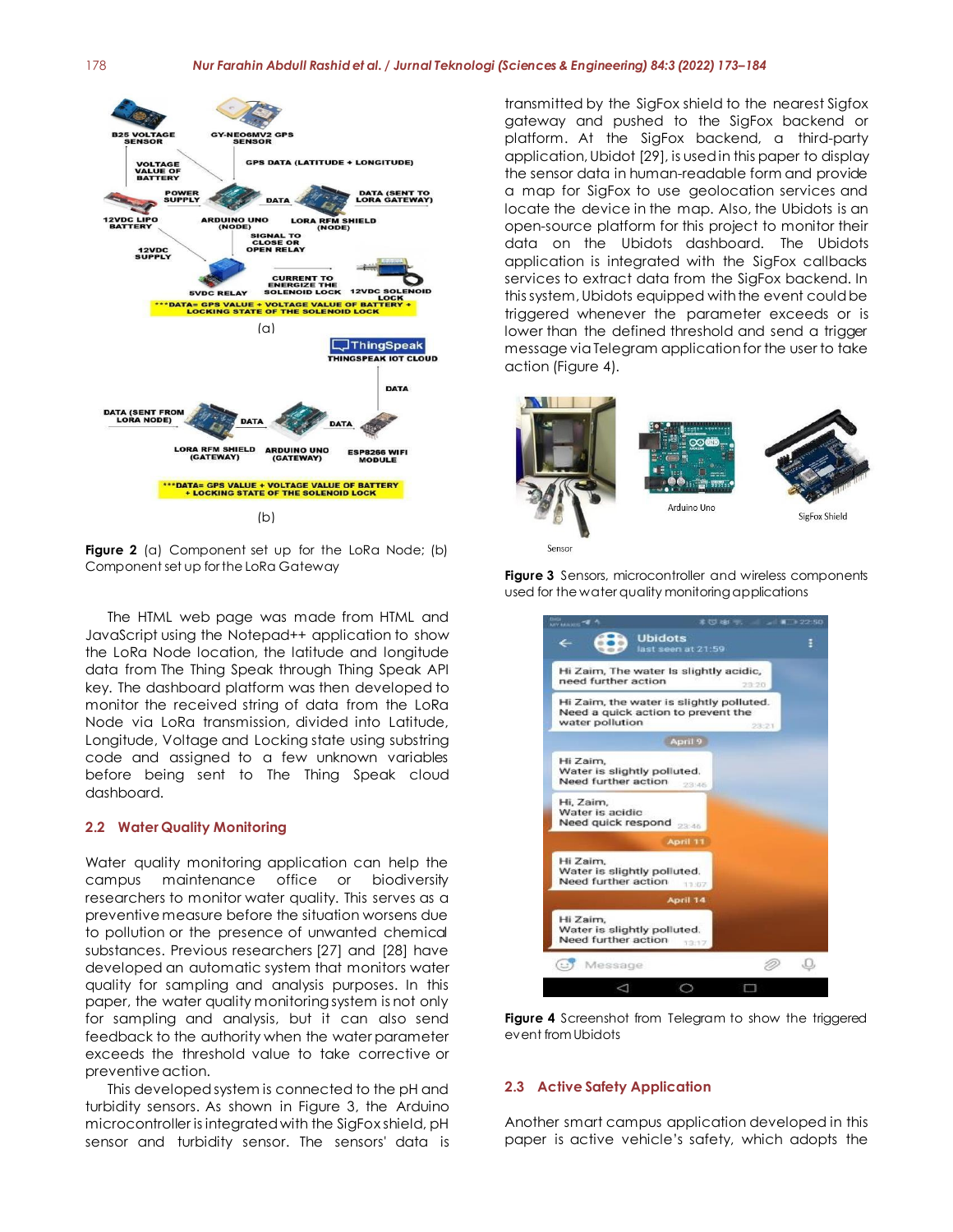platooning system [30]. In an autonomous car, when a vehicle moves in traffic flow following a lead vehicle's speed and direction, wireless communication will be triggered to warn the driver to mitigate the traffic accident.

The main part of the design is to build a Pi-Car prototype equipped with several sensors, including an ultrasonic obstacle avoidance module, light following module and line following module. This Pi-Car prototype focuses on a safety application based on an automatic emergency braking system made using the Fuzzy Logic Controller (FLC). The system's response was simulated using the Fuzzy Logic Toolbox in MATLAB. This Pi-Car-S is controlled using an Android phone via WiFi connection, which WiFi module is based on the IEEE 802.11a standard. The clock rate needs to be reduced by half to ensure that the IEEE 802.11p is compliant with a 10-MHz bandwidth size.

Figure 5 shows how the system works. The mobile application establishes a connection with a Raspberry Pi 3 microcontroller that involves communication using WiFi. It is designed to control the movement of the Pi-Car prototype. Controlling the direction of the car is done using a remote-control interface. A mobilebased user interface is used to control the car motion that is set up using Python and SSH in the Raspberry Pi.



**Figure 5** Block diagram of the Pi-Car system

#### **2.4 Connected Mangrove**

The Connected Mangrove application consists of the following hardware: Arduino Nano, Raspberry Pi and sensors (Dissolved Oxygen and turbidity), and power supply system, including the solar panel, solar power charge management unit, battery 5000mAh LiPo,and battery charge monitoring unit. The connectivity of the hardware is shown in Figure 6. The battery charge monitoring unit is integrated into Raspberry Pi to monitor the battery LiPo capacity. The Raspberry Pi data was pushed to a custom-made Xpand-IoT dashboard platform using the MQTT connection through NB-IoT wireless device. A LiPo battery with

5000 mAh capacity is used to power up the MangroveTalk device and sustain the Lipo battery life. A solar panel is integrated into the solar power charge management unit to recharge the LiPo battery.

Xpand dashboard platform is an open-source platform that is used by this application. At the Xpand dashboard, a threshold of the sensors has been defined. The threshold is vital to ensure the water's condition is safe; therefore, the user can receive an alarm in their email or Telegram application if the data value received exceeds the threshold. This allows the user to take quick action to overcome the problem.



**Figure 6** The NB-IoT connectivity between the sensors and the base station

The MangroveTalk sensor is automatically connected to the NB-IoT network and transmits data to the XPAND IOT dashboard using NB-IoT Modem. The sensor is connected to the NB-IoT network and if a NET LED is blinking, it indicates that the modem is attached to the network and connection has been established successfully. The sensor data were then sent to the XPAND IoT dashboard using MQTT.FX.

#### **2.5 Smart Campus Applications Development Framework**

Based on the smart campus applications development framework in Figure 7, three smart campus applications were developed: water quality monitoring, Internet of bicycle, and active safety application. The smart campus applications used IoT wireless technologies to communicate between a transmitter and the receiver to send and receive the data to the cloud dashboard platform. The transmitter is the device node that contains sensors to collect the data. When the transmitter sends the data to the receiver, SigFox, NB-IoT, LoRa, and WiFi, the data is pushed to the cloud dashboard to display data. The data analysis can be viewed on the dashboard for monitoring activity.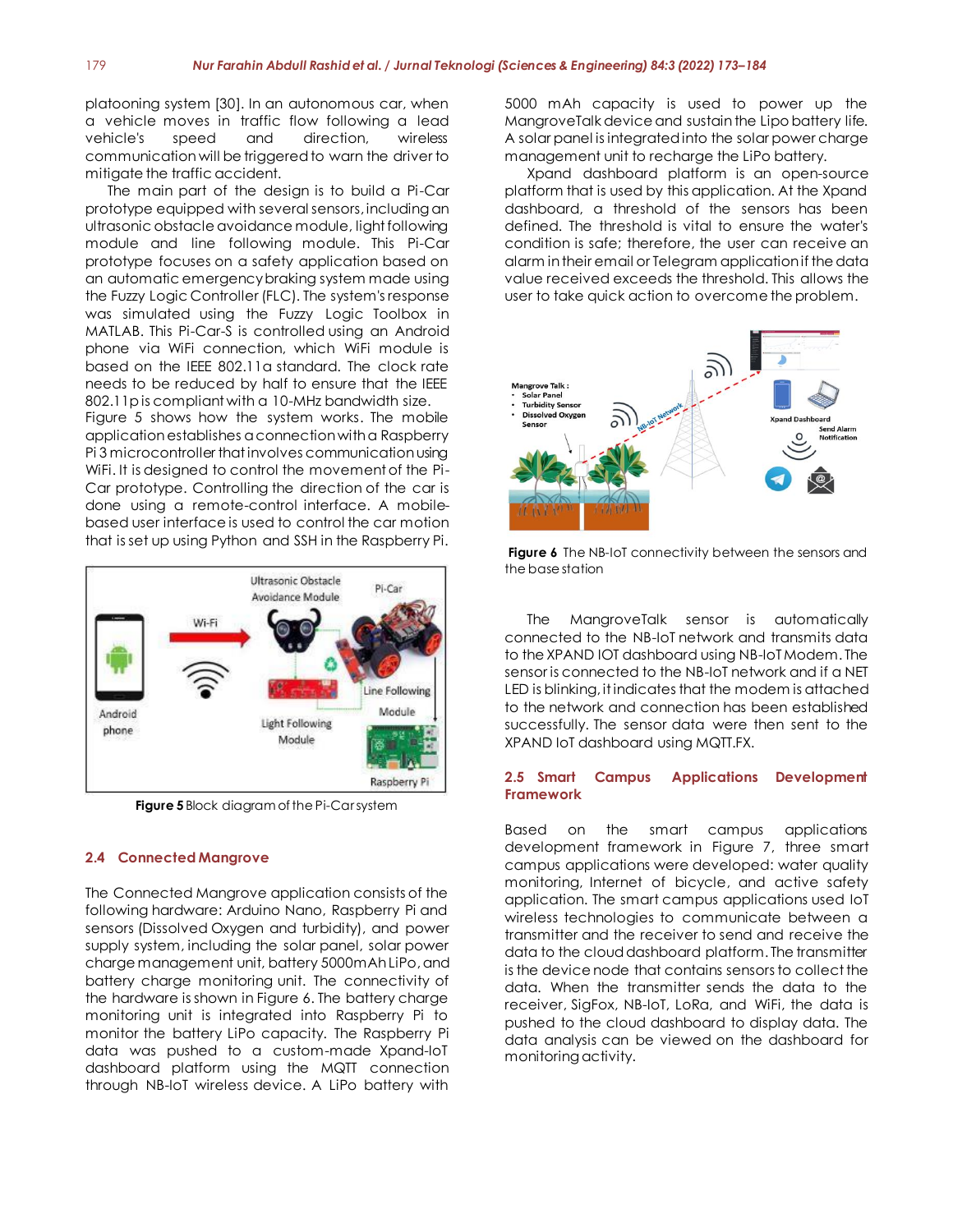

**Figure 7** Block Diagram of Smart Campus application development framework

#### **3.0 RESULTS AND DISCUSSION**

#### **3.1 Internet of Bicycle (IoB)**

In this paper, the solenoid lock activates the bicycle's locking mechanism when the LoRa node is outside the circular area. This study's locking area is configured within the radius of 0.5 km centered at LoRa gateway's location with latitude and longitude given in real-time data from Figure 8(a) and Figure 8(b), respectively. The locking state can be monitored from the dashboard, as illustrated in Figure 8(c). The locking state with the value '0' indicate that the LoRa node is still inside the circular area, *D* < 0.005, solenoid lock is not locked, and the locking state with a value of '1' indicate that the LoRa Node is outside the circular area, *D* > 0.005, solenoid lock is locked. This can be seen from the GPS location changed from (2.922359, 101.771670) to (2.922345, 101.771550). The *D* value was from the change of value 0.004974 to 0.005063. Hence, it was very easy to monitor all the above data from TTS dashboard as an open-source platform.



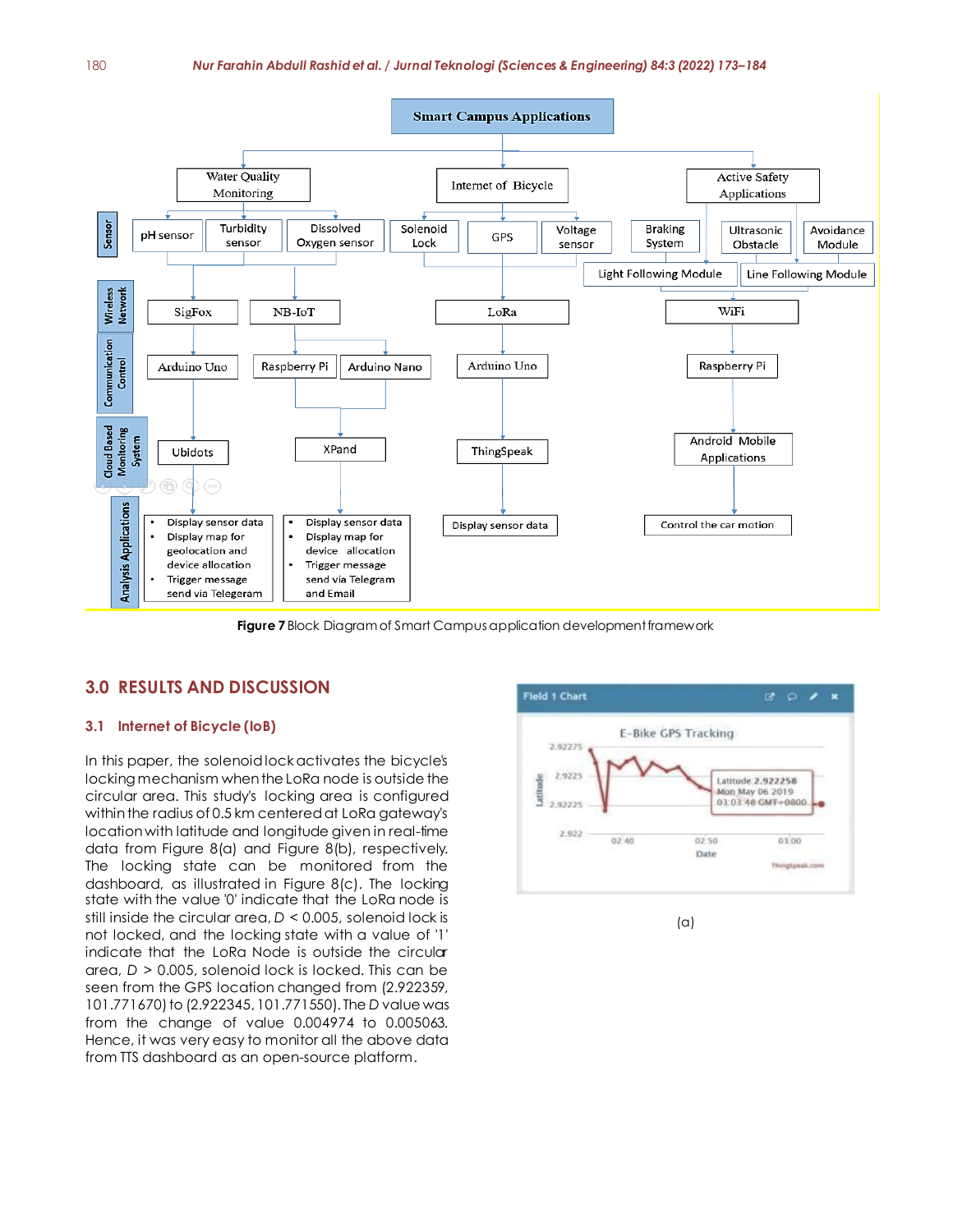





 $(c)$ 



A LoRa-based Internet of Bicycle (IoB) system can monitor the real-time location of the e-bicycle and the automatic locking system's battery voltage has been successfully developed as a prototype. The system has been tested in a lab environment before being tested in a real-world situation and has successfully demonstrated the e-bicycle location detection, battery status and automatic locking mechanism. Based on the global level's current progress, the bicycle plays a crucial role in the Intelligent Transport System (ITS) in smart cities, based on bicycle-sharing IoT technology in China. The authors in [31] did a 169 questionnaire to know the statistic of transportation used by on-campus students and the result showed that the least percentage are bicycle usage. A reliable Internet of Bicycle application and the advocation of its advantages can attract students to use bicycles on campus. The IoB can also benefit campus residents by promoting mobility while sustaining nature and the inside campus environment. Besides, IoB offers security as the prototype has shown that the applications can avoid their bicycle being stolen from the locking system. Besides, using the wireless LoRa, the IoB application can be further extended to cover larger campus areas to take advantage of the large coverage area from LoRa.

#### **3.2 Water Quality Monitoring**

The study also measured one-week data from the sensors, as shown in Figures 9(a) and 9(b). The data are displayed at Ubidots dashboard, an open-source platform that can remotely monitor data at any time. From the results, it can be observed that a rainy day has a significant impact on lake water quality. Another factor that affects the lake water quality during a rainy day is the ongoing construction activity near the Technology and Information Science Faculty. The rains carry all the sediment from the construction site to the lake, thus causing the turbidity value to become higher. Meanwhile, the pH value has a slight change on a rainy day. In terms of SigFox performance, the signal received was considered 'Good' (approximately RSSI between -80 to -90 dBm) since the SigFox tower's location is approximately 3 km from the lake area (Figure 7). However, the message size restriction prevents the water quality device from sending more data as the lake water quality parameter contains pH value and turbidity.





**Figure 9** (a) turbidity value; and (b) pH value during oneweek measurement at the lake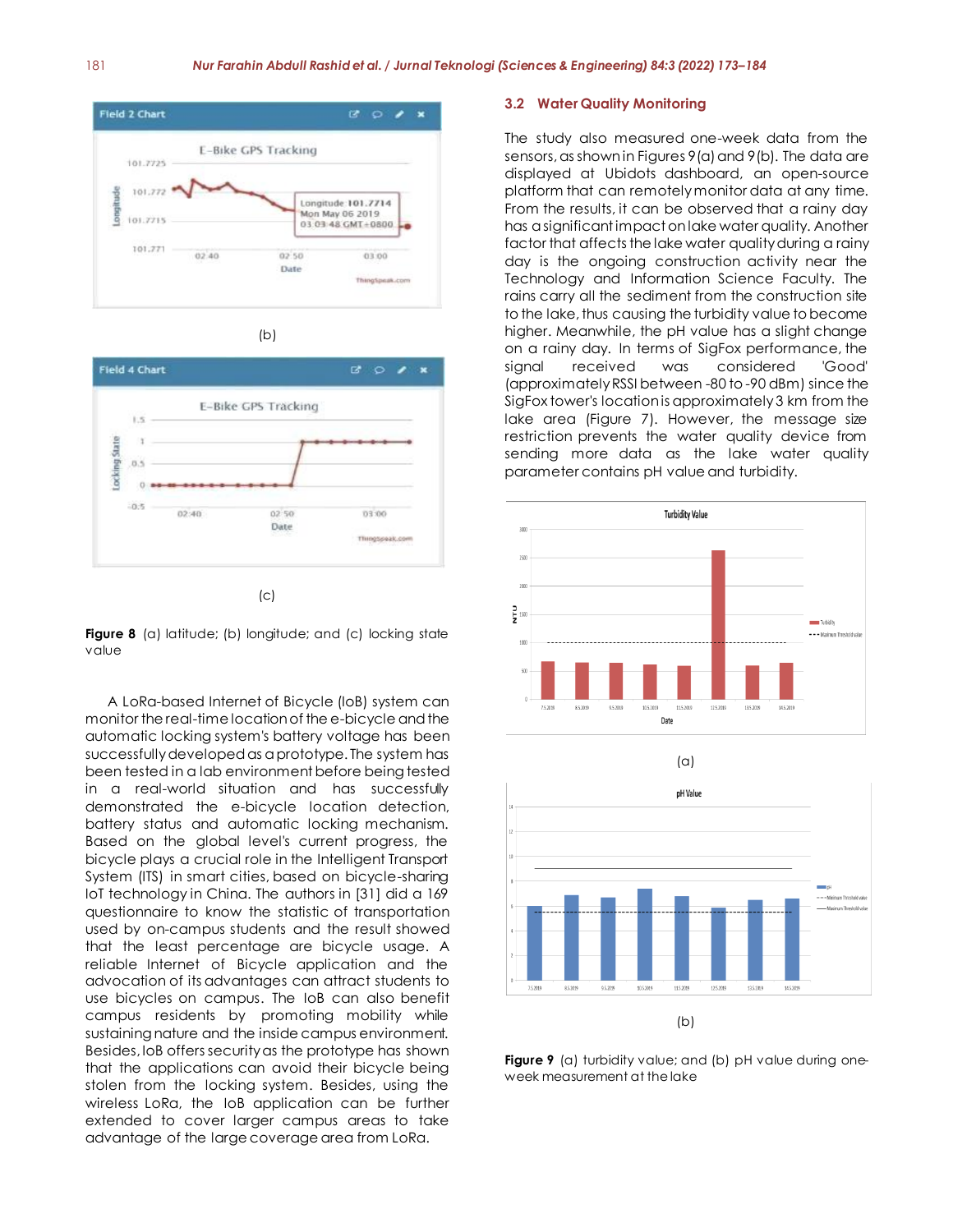

**Figure 10** SigFox coverage heatmap surrounding the lake area, as provided by XPeranti, a local SigFox network provider

The water quality monitoring application in this study depends on the availability of the SigFox coverage. Based on the coverage heat map provided in Figure 10 earlier, it can be observed that the SigFox-based wireless platform is ready to be deployed within the campus area considered in this paper. However, it is important to note that the SigFox coverage depends on the availability in the area. In this case, the smart campus applications and products must work closely with the SigFox network operator to ensure uniform coverage and reliable communications links from the SigFox towers. The water quality monitoring applications will benefit the campus residents in monitoring water quality and preventing water pollution around the campus.

#### **3.3 Active Safety Application**

The parameters to be measured are shown in Figure 9 (braking force, car speed, and car position ahead of the obstacle). Figure 11(a) shows that as the car's distance from the obstacle detected increases, the braking force needed to apply to the vehicle is decreased. This means that when the car's distance from the obstacle detected is far, the braking force required to stop the vehicle is lower. Only a small amount of braking force is needed to apply to the vehicle. From the graph in Figure 11(b), it is clearly shown that as the car's speed towards the obstacle increases, the braking force needed to apply to the car also increases. In this case, when the car's speed is greater, a greater braking force is also necessary to be applied to stop from a collision.







**Figure 11** (a) Braking force versus distance; (b) Braking force versus speed

The active safety application was built using the Pi-Car as a small prototype to prove the functionality based on an automatic emergency braking system. Based on the overall result that had been measured (such as braking force, car speed and position of the car ahead of the obstacle), this application is feasible. However, considering that it will be deployed in an actual car, it is still far away from the actual implementation, especially for the smart campus. An automatic emergency braking system triggers a warning to the driver when the front vehicle performs an emergency brake. The emergency messages will be broadcasted to the nearest vehicles. Nowadays, connected and many automotive companies are increasingly developing autonomous vehicles (CAV). The combination of autonomous vehicles and wireless technology will facilitate vehicle safety systems and thereby improve road safety. Hence, this application is expected to be convenient to be widely used in the next ten years on the residence campus car for ensuring road safety around campus road.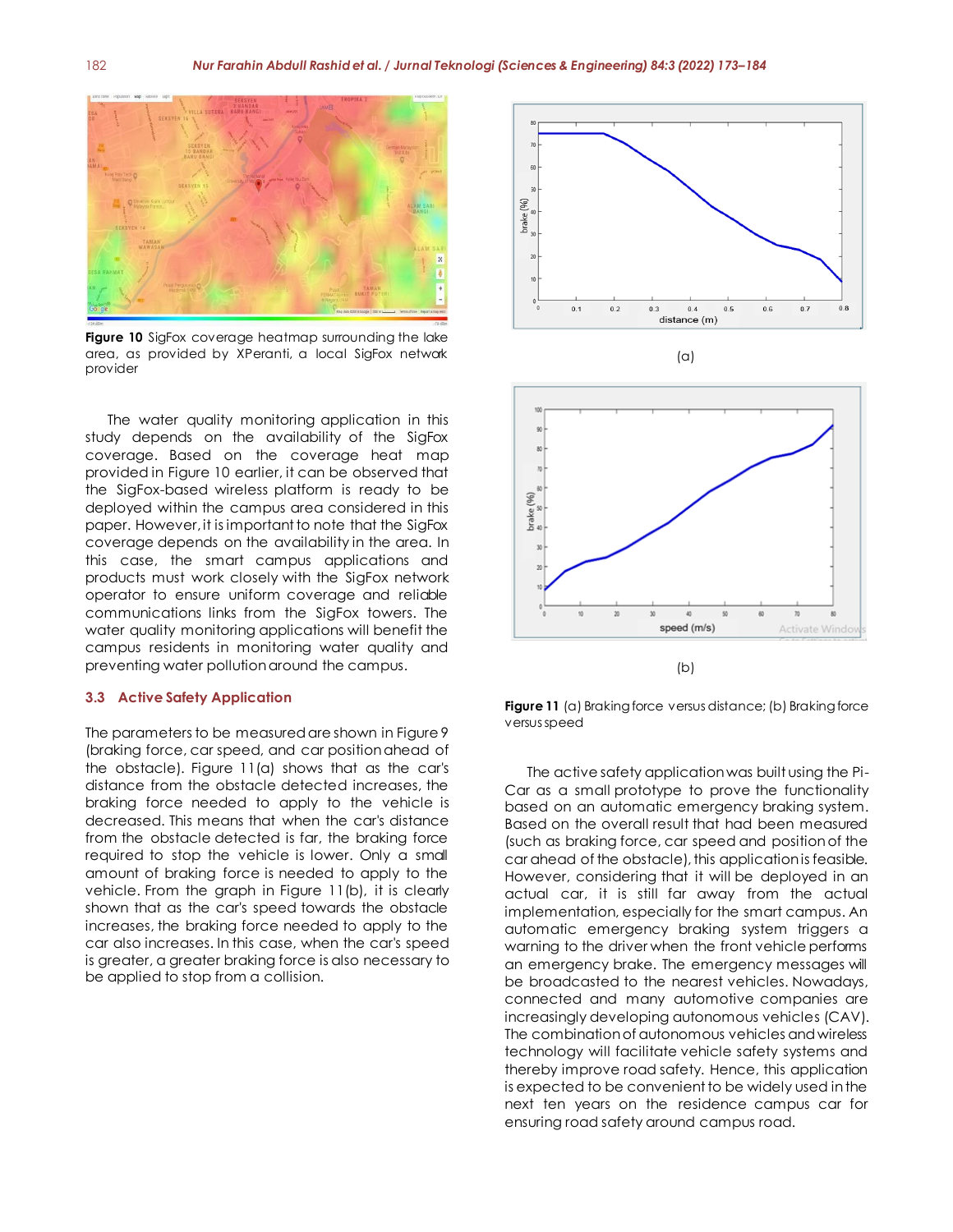#### **3.4 Connected Mangrove**

The displayed data variables in Figure 12 are dissolved oxygen, turbidity, and battery status. The data are displayed at an open-source platform, which is the Xpand dashboard. NB-IoT modem used in this study is from the existing LTE mobile network from Celcom (one of Malaysia's mobile network operators) and ready to support 5G, as shown in Figure 13. Celcom relies on the Ericsson radio system in the NB-IoT network as part of their current and future related to the mobile network migration to 5G.



**Figure 12** Sensor data that were displayedon the XPAND IoT Dashboard



**Figure 13** Celcom as the LTE mobile network provider for the NB-IoT modem in this study

The connected mangrove that measures water quality from the dissolved oxygen and turbidity level has been developed and the functionalities have been validated. It is connected through the NB-IoT, a licensed network and dependent on the LTE base station to support the NB-IoT network. Considering that most of the campus locations in Malaysia are in the sub-urban area, NB-IoT's actual deployment is expected to occur in the next 3-5 years. This is because the network operator needs to calculate the demands in the area, together with the capital expenditure (CAPEX) needs to be invested in setting up the NB-IoT services. Hence, for the upcoming

several years, sub-urban campus areas can use the NB-IoT network. Also, the mangrove sites are mostly located in remote areas, as such, it is best to utilize independent wireless technologies, such as LoRa, for the connected mangrove application. Using independent wireless platforms allows researchers and students from the university to use this application as a platform for learning or sustainable conservation research at remote mangrove sites worldwide.

#### **4.0 CONCLUSION**

This paper highlighted wireless sensor networks for campus application based on several wireless IoT technologies; SigFox, LoRa, IEEE 801.11p and NB-IoT. These wireless IoT technologies are currently available in the market at a cost-efficient price and started to be deployed at a large scale by various industries and mobile network operators to promote growth in IoT technologies and applications.

From the wireless IoT technologies, four different smart campus applications have been deployed, (i) Internet of Bicycle (using LoRa), (ii) water quality monitoring (using SigFox), (iii) active safety for a future autonomous car (based on IEEE 801.11p) and (iv) mangrove conservation (using NB-IoT). Various opensource hardware and software were involved during the research to integrate several components that are part of the IoT ecosystem, such as the sensors, connectivity (wireless IoT) and visualization (dashboard and online cloud platform). Results were presented and several future applications were discussed. This paper has shown that a campus with a mature Internet network connectivity can benefit from the IoT explosions towards a sustainable smart campus.

#### **Acknowledgment**

The authors would like to thank XPeranti and Mr. Helmi Fazalul for their assistance and generosity in providing the SigFox connection to develop the water quality monitoring. We are also grateful for the technical assistance provided by Ericsson and Universiti Teknologi Malaysia (UTM) during the Connected Mangroves Hackathon in 2018 that allowed us to perform measurement and validation of the NB-IoT network services. Lastly, the authors would like to acknowledge UKM and specifically Geran Galakkan Penyelidik Muda (GGPM), under grant ref. no GGPM-2020-003 for the progress of this paper.

#### **References**

[1] Balasubramani, A., Sunil Kumar, H. U., and Madhu Kumar, N. 2018. Cashless Automatic Rationing System by using GSM and RFID Technology. *2nd International Conference*